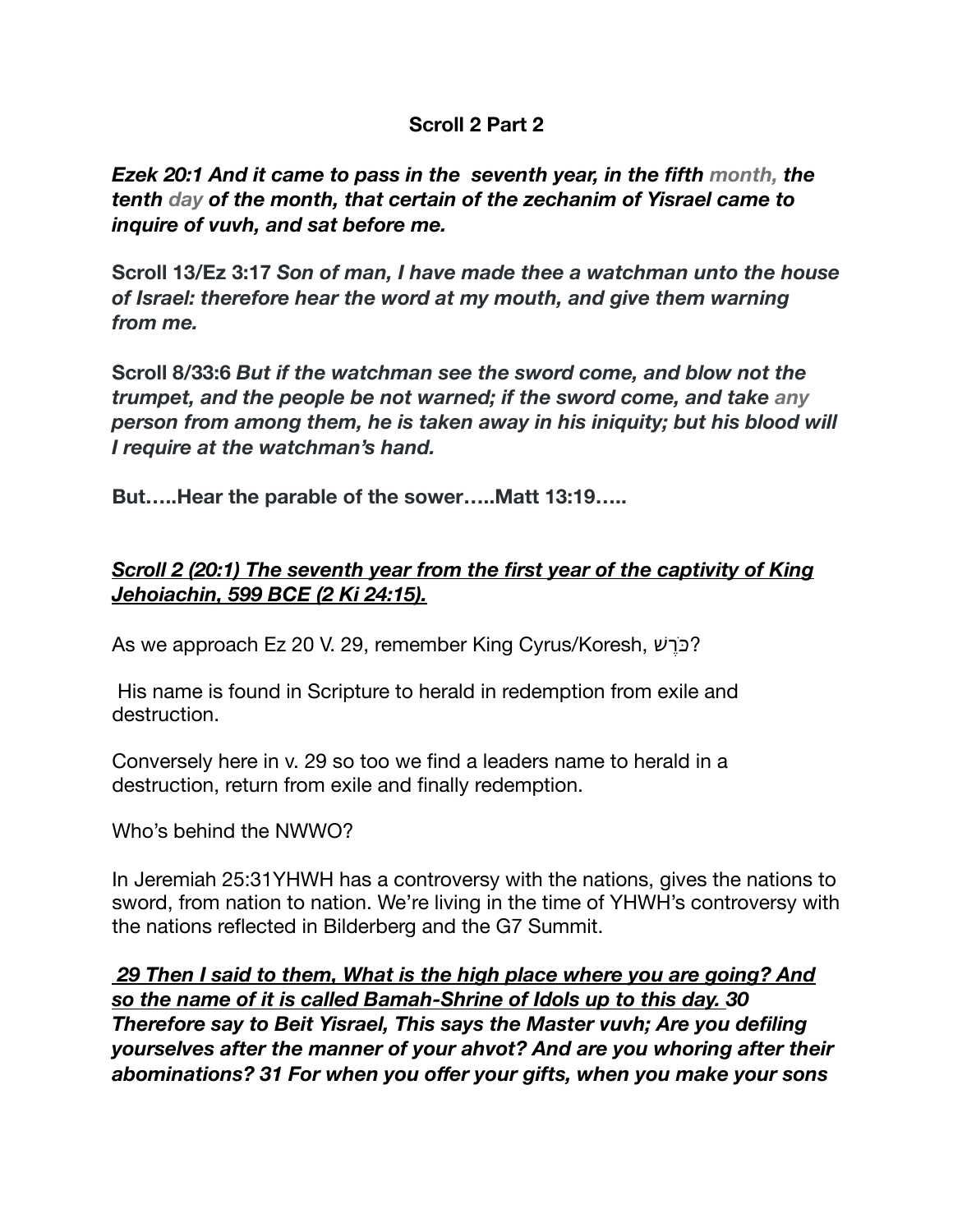### *to pass through the fire, you defile yourselves with all your idols, even to this day: and shall I be sought for by you, O Beit Yisrael?*

*'Bamah': Bet, Mem, Heh,* #11116 *'High place of Ba'a'l,* an artificial and elevated position, a high place of office.

One attains this position through artificial and untruthful means. Once attained this position elevates a heightened state of defilement of conscience amongst the nation; as the subsequent generations begin to draw back to the state of the prior generation.

*'Barach'* #1288, *Bet, Reish, Khaf-Sofeet* - to bow the knee, buckle at the knee.

#1118 *'Bimal'* = *'son of'* and ends with a additional Lamed only, otherwise it's spelt the same as *'Bamah'*, *Bet, Mem, Heh.* 

The last generation, even to this day will live within a ruling system of leadership that *'Bows the knee to the son/offspring of Baal.'*

## *Jere. 16:16 Behold, I will send for many fishers , saith* **יהוה** *, and they shall fish them; and after will I send for many hunters, and they shall hunt them from every mountain, and from every hill, and out of the holes of the rocks.*

First came the gospel, which has been corrupted and abused, from the greasy grace doctrine of lawlessness to the infiltration of the pre tribulation rapture doctrine, never written of or heard before John Darby invented it in 1830 and the subsequent use of the Scofield Reference Bible by evangelicals that propagated Darby's rapture theory in its footnotes.

So now due to the falling away, יהוה is sending forth hunters the descendants of Nimrod and Esua - Islam; to bring forth the sword of judgment against a Yah rejecting society ruled by false teachers who've bedded down with Marxists, Communists and the treasonous pirates, who've all *'bowed the knee to the son of Baal'.* 

We live in a post Barack Obama society which has bowed the knee to Baal and the sword of judgment is only migrating faster and faster Westward in a politically unstemmed flow.

*Lk 10:18 I beheld Satan as 'lightning' fall from heaven* #H1299/1300 *'Barak'.*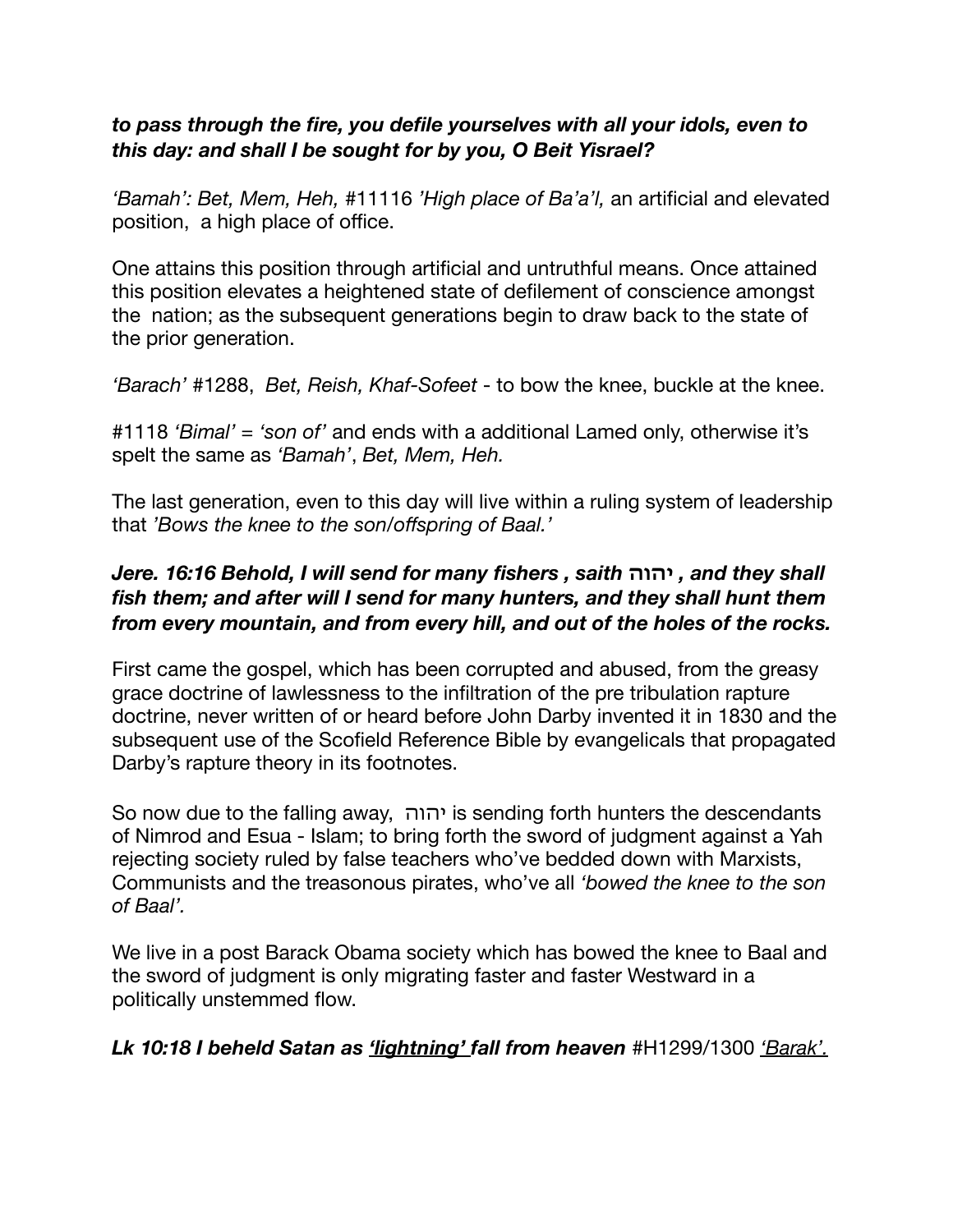Isa 14:14 Lucifer: *I will ascend above the 'heights' of the clouds; I will be like the most High.* '*Heights'* #1116 *'Bama'.* 

Joining the two words, *'lightning'* and *'heights'* together the Hebrew *'Waw'* or *'Vav'* can be transliterated to *'O'. 'Barrack 'O'bama.'* 

*Just sayin' …….be that what it may! …….It aint over till the fat lady sings! Fat lady is of course Angela Merkl.* 

### *Lk 10:18 I beheld Satan as 'Barrack Obama' fall from heaven.*

Barrack Obama still holds sway as an *'adversary/satan'* against the restoration of biblical Israel.

*As I live, says the Master vuvh, I will not be sought for by you. 32 And that which comes into your mind shall not be at all, when you say, We will be as the gentiles, as the mishpachot of the countries, to serve wood and stone. 33 As I live, says the Master vuvh, surely with a mighty hand, and with an outstretched Arm, and with anger poured out, will I rule over you: 34 And I will bring you out from the people, and will gather you out of the countries where you are scattered, with a mighty hand, and with an outstretched Arm, and with anger poured out. 35 And I will bring you into the wilderness of the people, and there will I plead with you face to face. 36 Like I pleaded with your ahvot in the wilderness of the land of Mitzrayim, so will I plead with you, says the Master vuvh. 37 And I will cause you to pass under the rod, and I will bring you into the bond of the brit: 38 And I will purge out from among you the rebels, and them that transgress against Me: I will bring them out of the countries where they sojourn, and they shall not enter into the land of Yisrael: and you shall know that I am vuvh.39 As for you, O Beit Yisrael, this says the Master vuvh; if you will not listen to Me then go and serve everyone his idols, in the future also: but do not defile My kadosh Name any more with your gifts, and with your idols. 40 For on My kadosh mountain, in the mountain on the height of Yisrael, says the Master vuvh, there all Beit Yisrael, all of them in the land, shall serve Me: there will I accept them, and there will I require your offerings, and the bikkurim of your offerings, with all your kadosh gifts. 41 I will accept you with your sweet fragrances, when I bring you out from the people, and gather you out of the countries in which you have been scattered; and I will be kadosh in you before the gentiles. 42 And you shall know that I am vuvh, when I shall bring you into the land of Yisrael, into the country for which I*